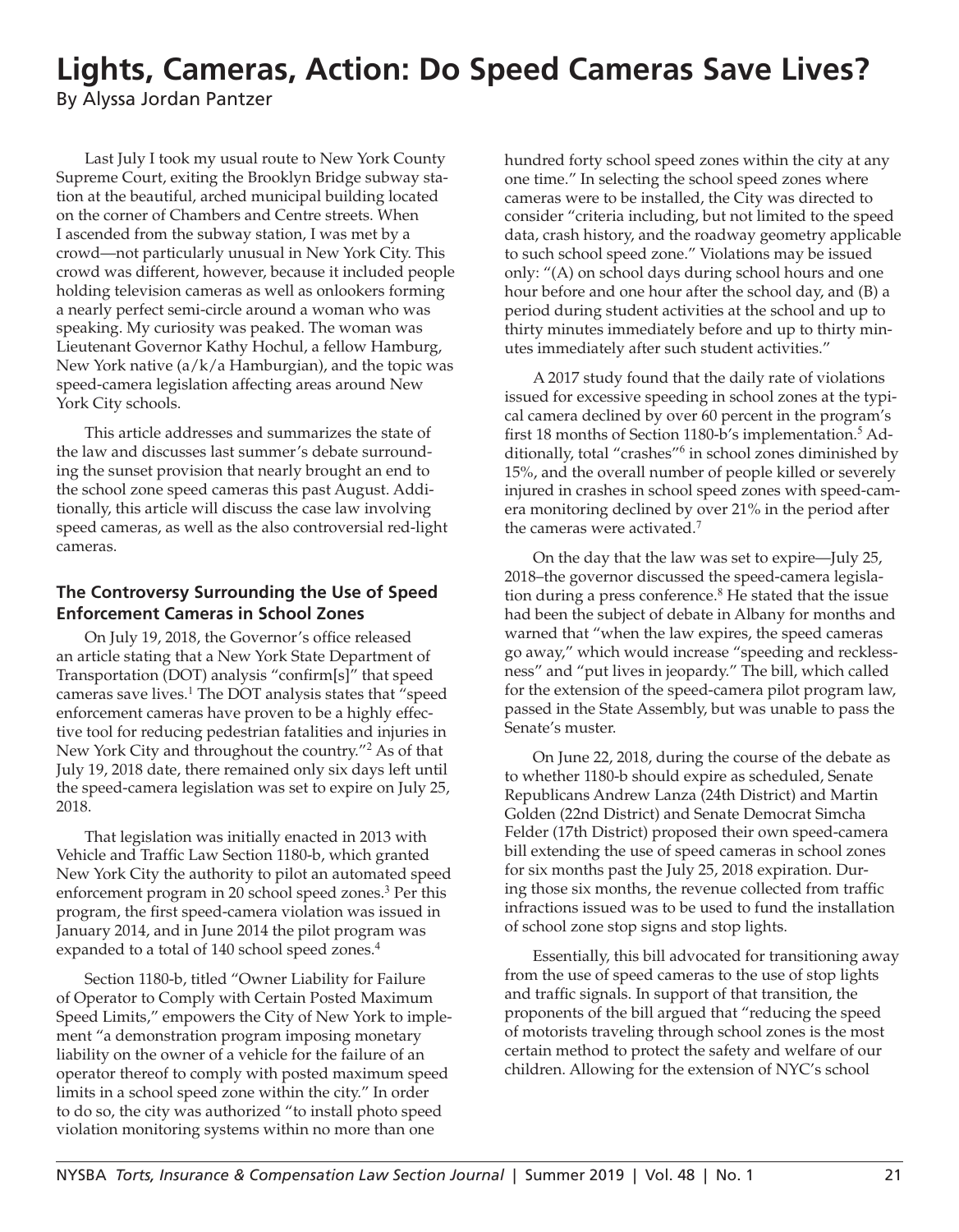zone speed-camera program for six months provides time for such safety measures to be adopted[.]"<sup>9</sup> The bill additionally required the installation of signs warning motorists of the cameras and doubled fines for infractions in these areas.

A day after the bill was proposed, Speaker of the Assembly Carl Heastie (D, 83rd District) took to Twitter writing, "There is a simple solution: pass Assembly bill supported by advocates, Mayor & Governor & continue program that is a proven success." One commentator who disagreed with Speaker Heastie voiced his opposition with the hashtag "#Stop4Kids." The majority of the commentary on Speaker Heastie's tweet, however, was supportive of the continued use of the speed cameras, as opposed to stop signs and lights. One commentator who wrote in support of the use of speed cameras questioned, "[h]ow is it possible our senate couldn't agree on a simple bill that says 'keep kids safe with more speed cameras?'"<sup>10</sup>

An agreement was not reached, and the legislation expired on July 25, 2018. Political colloquy was exchanged on Twitter and elsewhere. Following the expiration of the law, the City kept the cameras running, but was stripped of its authority to issue tickets for violations.

On August 27, 2018, with just over a week before New York City's public schools were back in session, Governor Cuomo signed an Executive Order, declaring a public safety emergency, overriding the sunset clause in the speed-camera legislation.<sup>11</sup> The Executive Order states that "it is unacceptable to place school children at risk of serious physical harm and death in the very same place where they are to be educated, cared for, and protected, and that such school children have the right to safely access schools for the purpose of education and enrichment," and that "the New York State Police and the New York State Department of Transportation believe that the termination of New York City's speed-camera program results in an eminent disaster emergency that places at risk the health and safety of school children[.]"

The governor's August 27, 2018 Executive Order temporarily suspended the sunset provision on the law, and directed the Department of Motor Vehicles to share information with the City so it could match the license plates of speeding vehicles to their owners and assess fines—all without the need for a new state law.

Then, New York City's City Council led by Speaker Corey Johnson and Transportation Committee Chair Ydanis Rodriguez, worked to pass legislation that not only extends the city's camera program but also allows the city to operate more speed cameras at more schools for longer hours.<sup>12</sup> Mayor de Blasio signed the bill into law on September 4, 2018.<sup>13</sup>

New York City's Administrative Code, Title 19,

Chapter 9 was titled "Photo Speed Violation Monitoring Program." The law is modeled after what was Vehicle and Traffic Law Section 1180-b. Now, as before, vehicles monitored speeding in school zones during certain times of the day and certain times of the year will be imposed a \$50 fine recoverable before New York City's Office of Administrative Trials and Hearings.

Then, on Tuesday, March 19, 2019, the Democratic-led State Legislature voted to renew and significantly expand the speed camera program, in a nearly fivefold increase that city officials say will cover every elementary, middle and high school in the city. The *New York Times* reported on that date that Senator Andrew Gounardes of Brooklyn, the bill's sponsor, stated about the new law, "We are depoliticizing the issue of pedestrian safety."<sup>14</sup>

#### **Red-Light Cameras**

Living on Long Island, in Nassau County, you would be hard pressed to find a person who tends to be in a rush who has not been issued a red-light camera ticket. Pursuant to New York Vehicle and Traffic Law Section 1111, certain jurisdictions are empowered to install and operate traffic-control signal photo violation monitoring devices at a restricted number of intersections.<sup>15</sup> The subsections of Section 1111 pertain to the specific jurisdictions, which are empowered by the law to implement the red-light camera monitoring programs, and are titled "[o]wner liability for failure of operator to comply with traffic-control indications." Fines for red-light camera violations are limited to \$50. All of the red-light camera programs empowered by Section 1111 have sunset provisions requiring repeal in late 2019.<sup>16</sup>

The legislation provides for ticketing of vehicle owners if such vehicle was "used or operated with the permission of the owner, express or implied" in violation of the red-light laws. The owner is not liable for the penalty imposed if the vehicle's operator already has been ticketed, and subsequently convicted.<sup>17</sup> The cameras are not permitted to capture images that identify the driver, passengers, or content of the vehicle.<sup>18</sup>

Several individuals and organizations have expressed criticism with regard to red-light cameras. Case Western Reserve University's November 17, 2017 analysis is research-based criticism of the red-light cameras, and that study concluded that "cameras changed the composition of accidents, but [there is] no evidence of a reduction in total accidents or injuries."19 The study concedes that "there is clear evidence that installing a camera reduces the number of vehicles running a red light," but finds that "the predicted relationship between the number of vehicles running red lights and the total number of accidents is ambiguous." In other words, "[s]ome drivers who typically ran a red light before a camera program will choose to stop at the intersection and, in turn, fewer vehicles will be in the intersection when the cross-road light turns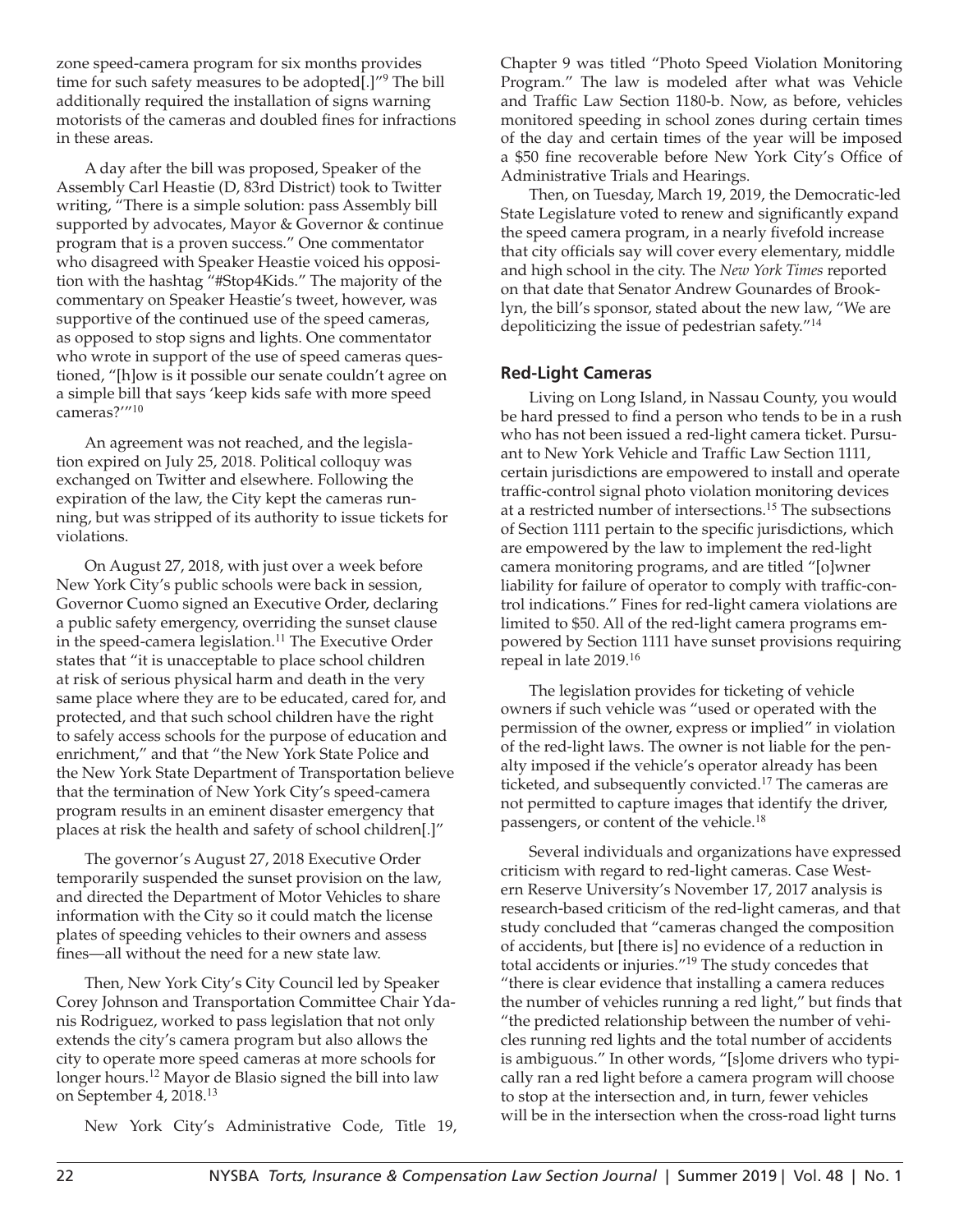green," thereby, decreasing "right-angle crashes between two vehicles." While "right angle crashes" may decrease with the implementation of red-light surveillance, the Case Western analysis finds that rear-end accidents may increase due to the presence of cameras. This is because "driver awareness of the cameras will lead some drivers to attempt to stop and accept a higher accident risk from stopping at the intersection, in order to avoid the expected fine from continuing to drive through the intersection."

In sum, the Case Western study implies that red-light camera implementation does not have the intended effect of decreasing the number of intersection accidents. Instead, rear-end accidents are more likely to occur at intersections where a red-light camera has been installed due to heightened driver awareness of the need to stop quickly to avoid a red-light ticket; whereas, right-angle accidents, or "T-Bone" accidents, may occur less frequently because drivers are less likely to disobey a red light and proceed through an intersection in oncoming traffic.

Justin Gallagher, one of the authors of the Case Western study, is quoted as stating that the "the predicted relationship between the number of vehicles running red lights and the total number of accidents is ambiguous—and certainly not compelling enough to justify some claims of proponents of these devices," and that "[d]ata on the types of injuries incurring in these traffic accidents (fatalities, incapacitating and non-incapacitating, and more minor) failed to provide a case the cameras increased the safety of intersections where they're installed."<sup>20</sup>

#### **Traffic Surveillance and the Case Law**

Both the red-light camera provision and the speedcamera provision contain statements that the surveillance recorded will be "prima facie evidence of the facts contained therein." Accordingly, during a nonjury trial in *People v. Davidowitz*, the court found prima facie evidence of defendant's liability based on the People's evidence consisting of: (1) photographs of defendant's vehicle at the scene; (2) a video; and (3) a certificate by a technician certifying that she had reviewed the video and photographs and had determined that defendant's vehicle had not stopped at a red light.<sup>21</sup> A finding of liability shall not be deemed a conviction; rather, red-light camera enforcement is a civil mechanism, not a criminal one.<sup>22</sup> The issuance of red-light camera violations has withstood constitutional due process challenges.<sup>23</sup>

A violation of the Vehicle and Traffic Law, if unexcused, constitutes negligence per se so that the violating party must be found negligent if the violation is proved. Negligence per se is not liability per se, however, because the plaintiff still must establish that the statutory violation was the proximate cause of the occurrence.<sup>24</sup> Whether a traffic camera violation qualifies under the negligenceper-se doctrine appears to remain undecided by the courts of the State of New York.

## NEW YORK STATE BAR ASSOCIATION

## **COMMITTEE ON ATTORNEY PROFESSIONALISM AWARD FOR ATTORNEY PROFESSIONALISM**

This award honors a member of the NYSBA for outstanding professionalism – a lawyer dedicated to service to clients and committed to promoting respect for the legal system in pursuit of justice and the public good. This professional should be characterized by exemplary ethical conduct, competence, good judgment, integrity and civility.

The Committee has been conferring this award for many years, and would like the results of its search to reflect the breadth of the profession in New York. NYSBA members, especially those who have not thought of participating in this process, are strongly encouraged to consider nominating attorneys who best exemplify the ideals to which we aspire.

Nomination Deadline: **October 11, 2019** Nomination Forms: **www.nysba.org/AttorneyProfessionalism/**